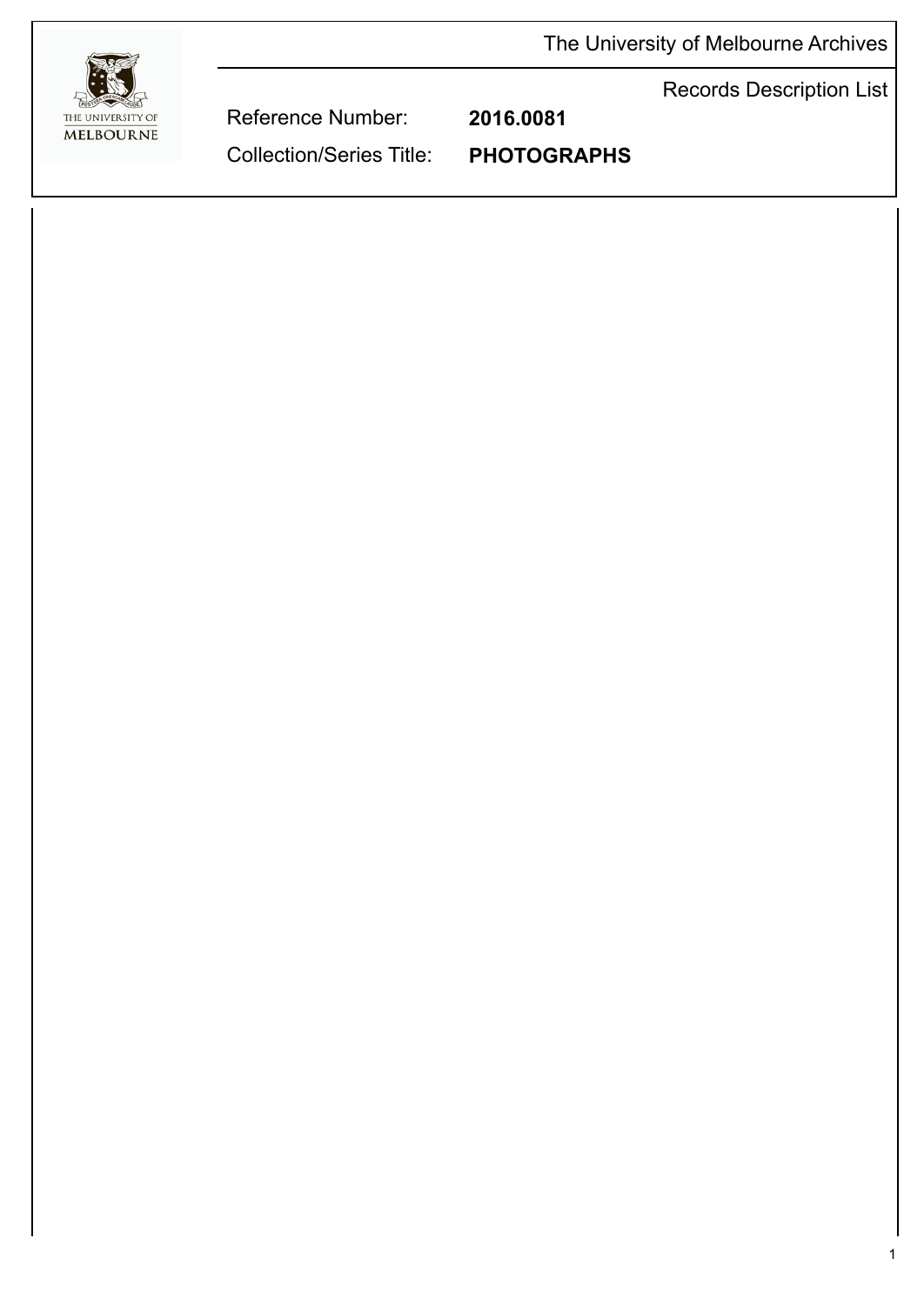| 2016.0081: PHOTOGRAPHS                        | The University of Melbourne Archives |
|-----------------------------------------------|--------------------------------------|
| Australian Red Cross Society, National Office |                                      |
| Community organisations - Charities           |                                      |
|                                               |                                      |
|                                               |                                      |
|                                               |                                      |
|                                               |                                      |
|                                               |                                      |
|                                               |                                      |
|                                               |                                      |
|                                               |                                      |
|                                               |                                      |
|                                               |                                      |
|                                               |                                      |
|                                               |                                      |
|                                               |                                      |
|                                               |                                      |
|                                               |                                      |
|                                               |                                      |
|                                               |                                      |
|                                               |                                      |
|                                               |                                      |
|                                               |                                      |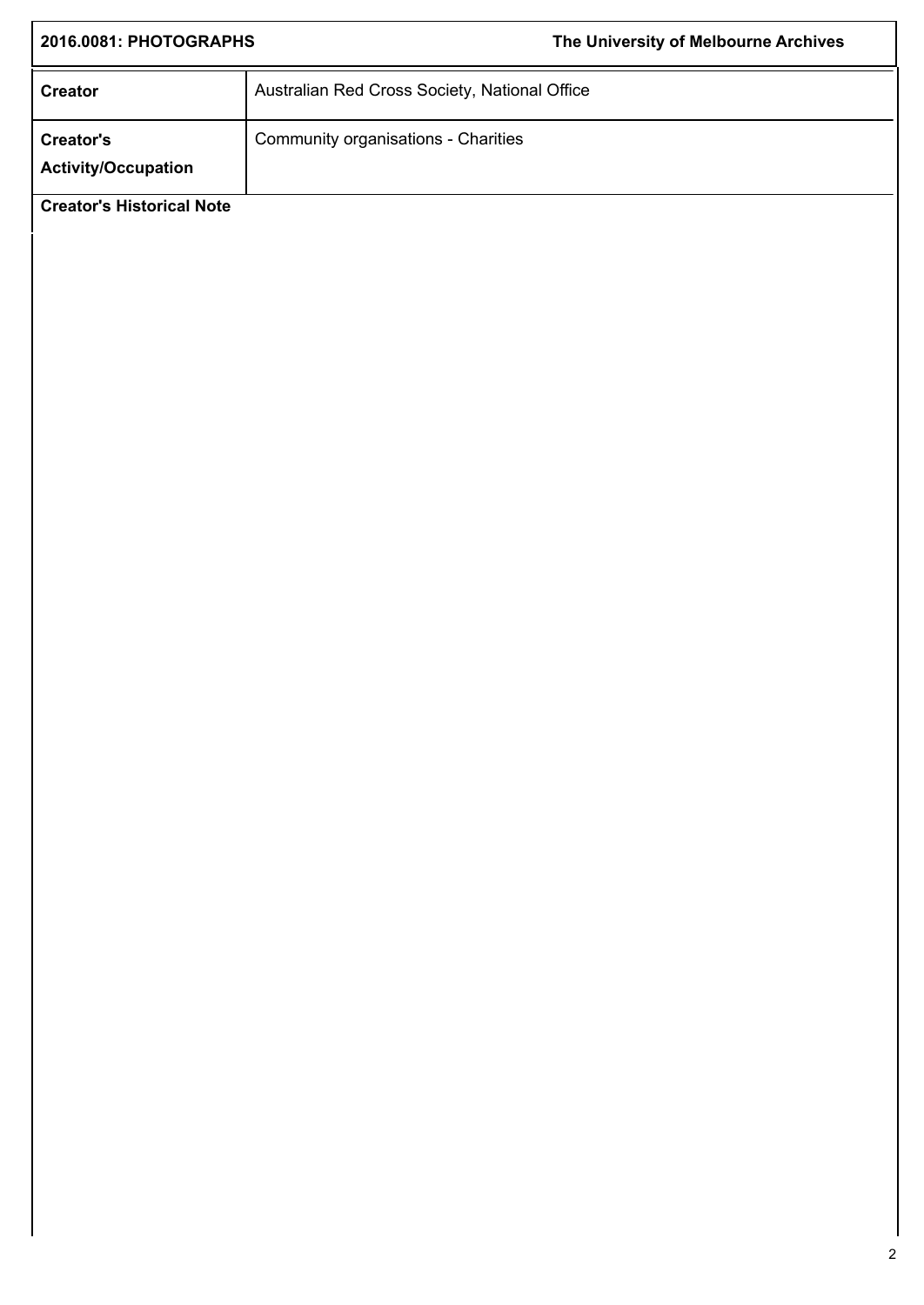## **2016.0081: PHOTOGRAPHS The University of Melbourne Archives**

Note: University of Melbourne Archives holds records of the Australian Red Cross National Office and the Victorian Division of the Australian Red Cross. Records of other state Divisions are not held by the University of Melbourne.

Red Cross began in Australia on the 13th August 1914 in response to the start of the First World War nine days earlier. Modelled on the British Red Cross Society and initially established as a branch of that Society, it formed at the instigation of Lady Helen Munro Ferguson, wife of the Governor-General. Vice-regal patronage and a predominantly female membership continued to be features of the Red Cross throughout the twentieth century. The Australian society was recognised by the International Committee of the Red Cross as a national society in its own right in 1927 and was incorporated by Royal Charter in 1941.

In keeping with the international Red Cross movement of which it is a part, and the Geneva Conventions which govern and vest its wartime role, the Australian Red Cross primary objectives are to alleviate human suffering and protect life and health, especially during armed conflicts and other emergency situations. Principles of humanity, impartiality and voluntary service guide its programs, which have evolved over the years in response to international and domestic needs.

The organisations development throughout the twentieth century has been extensively documented (see references at the end of this note), however the following points may assist researchers wishing to use Red Cross records held by the University of Melbourne Archives.

The organisations initial structure, still largely in place in the early 21st century, included three tiers of administration and activity. Its National Headquarters (later known as National Office) has been based in Melbourne since 1914. Divisions were established in all states and territories, most of them within weeks of the formation of the national body, and these operated with substantial autonomy until at least the 1950s and continued to be the locus of much of the organisations emergency and social services program delivery beyond this date. A Papua New Guinea Division also operated between 1940 and 1973 and subsequently became an independent national society. The third tier of the Red Cross is the extensive network of local branches which also commenced during World War I . These have been particularly active in wartime and it is through these branches that large numbers of Australians engage with and support the work of the Red Cross.

The scope and dates of operation of some distinctive Red Cross programs are:

Voluntary Aid Detachments (VADs, later known as Voluntary Aid Service Corps or VACs) were first formed in 1915 to provide nursing and domestic services in Australian military hospitals and convalescent homes. In peacetime this largely female volunteer labour force has assisted during natural disasters and other emergencies. As an organisational entity VACs were phased out by the 1970s, however volunteer service continues to be integral to the organisations delivery of many of its programs.

Services to trace the whereabouts of missing and wounded service personnel were also first established in 1915.These services operated during both World Wars and after World War II evolved into services for tracing civilians displaced from their homelands in the aftermath of war and civil unrest. By the 1960s, with the growth of Red Cross role in disaster management, registration and enquiry services were set up to respond to inquiries about people displaced by natural disaster. The units responsible for this work and have been variously known as the Wounded and Missing Inquiry Bureau, Tracing Bureau, and the National Registration and Inquiry System. Like many Red Cross programs, administration of tracing services has gradually been centralised from state Divisions to national management. Note that Wounded and Missing Enquiry Bureau records from World War I are held by the Australian War Memorial.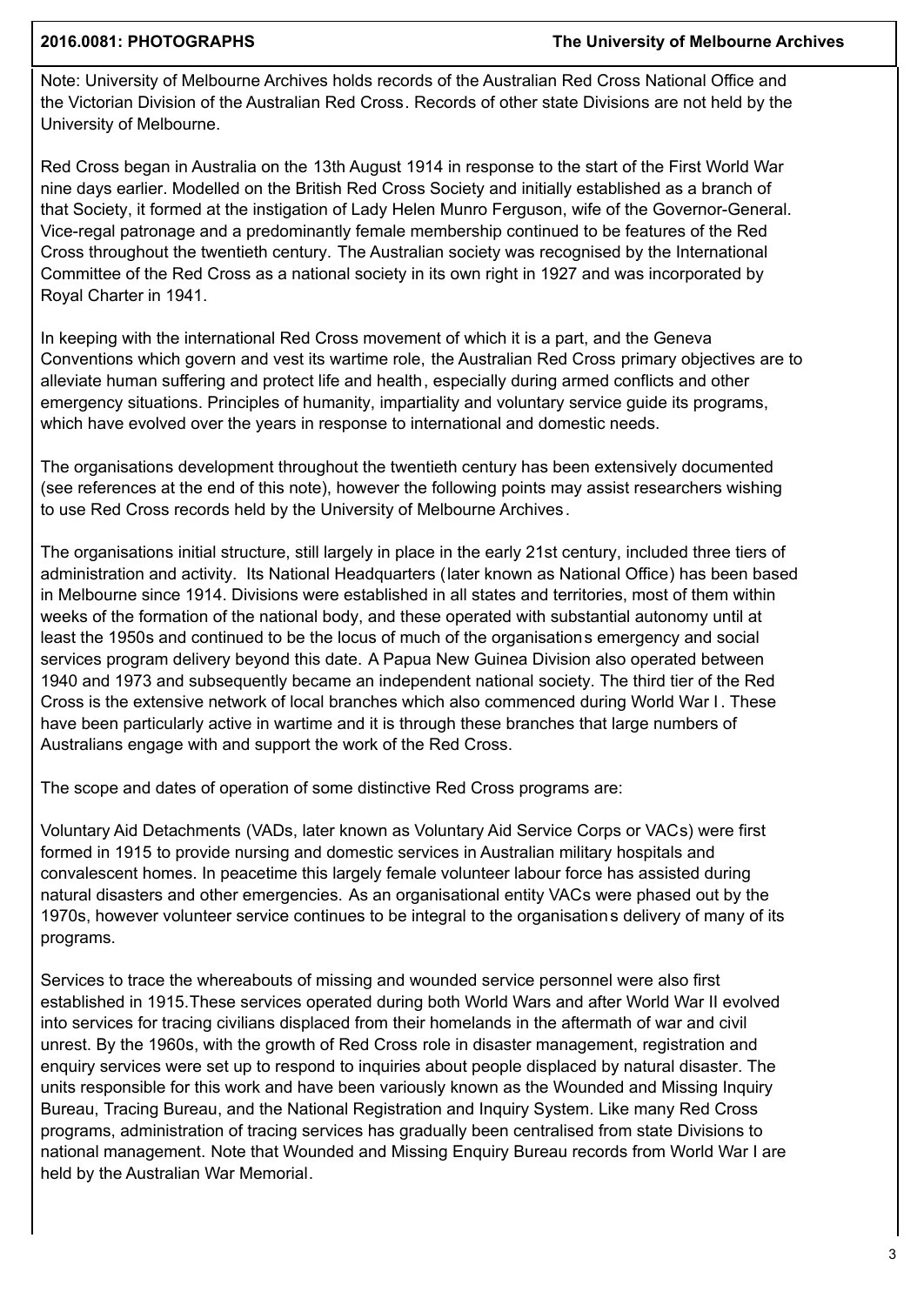Blood transfusion services were first established in 1929 in the Victorian Division and soon after in other states. These continued to be primarily state based services until 1996 although during the Second World War a level of national coordination was introduced to facilitate the supply of blood to the armed forces. In 1996, largely in response to the AIDS epidemic, the divisional services were amalgamated to form the Australian Red Cross Blood Service, a separate operating division of the Australian Red Cross.

References and Further Information

Melanie Oppenheimer: The Power of Humanity: 100 Years of Australian Red Cross 1914-2014 (Sydney, Harper Collins, 2014)

Australian Red Cross web site: www.redcross.org.au (accessed June 2015)

Australian Red Cross Blood Service web site: http://www.donateblood.com.au/about-us (accessed June 2015)

Australian Red Cross has donated 100 years of archives to the University of Melbourne:

http://www.redcross.org.au/gift-to-the-nation.aspx (accessed June 2015)

Australian War Memorial, First World War Red Cross Wounded and Missing Files:

https://www.awm.gov.au/people/roll-search/wounded\_and\_missing/

Australian Womens Register entry for the Australian Red Cross:

http://www.womenaustralia.info/biogs/AWE0715b.htm (accessed June 2015). See also Register entries for individual women prominent within the Red Cross.

| Date Range of<br><b>Collection/Series</b> | 1938-1944      |
|-------------------------------------------|----------------|
| <b>Size/Extent</b>                        | 3 units (0.3m) |
| <b>Access Conditions</b>                  | Access: Open   |

**Scope and Content of Collection/Series**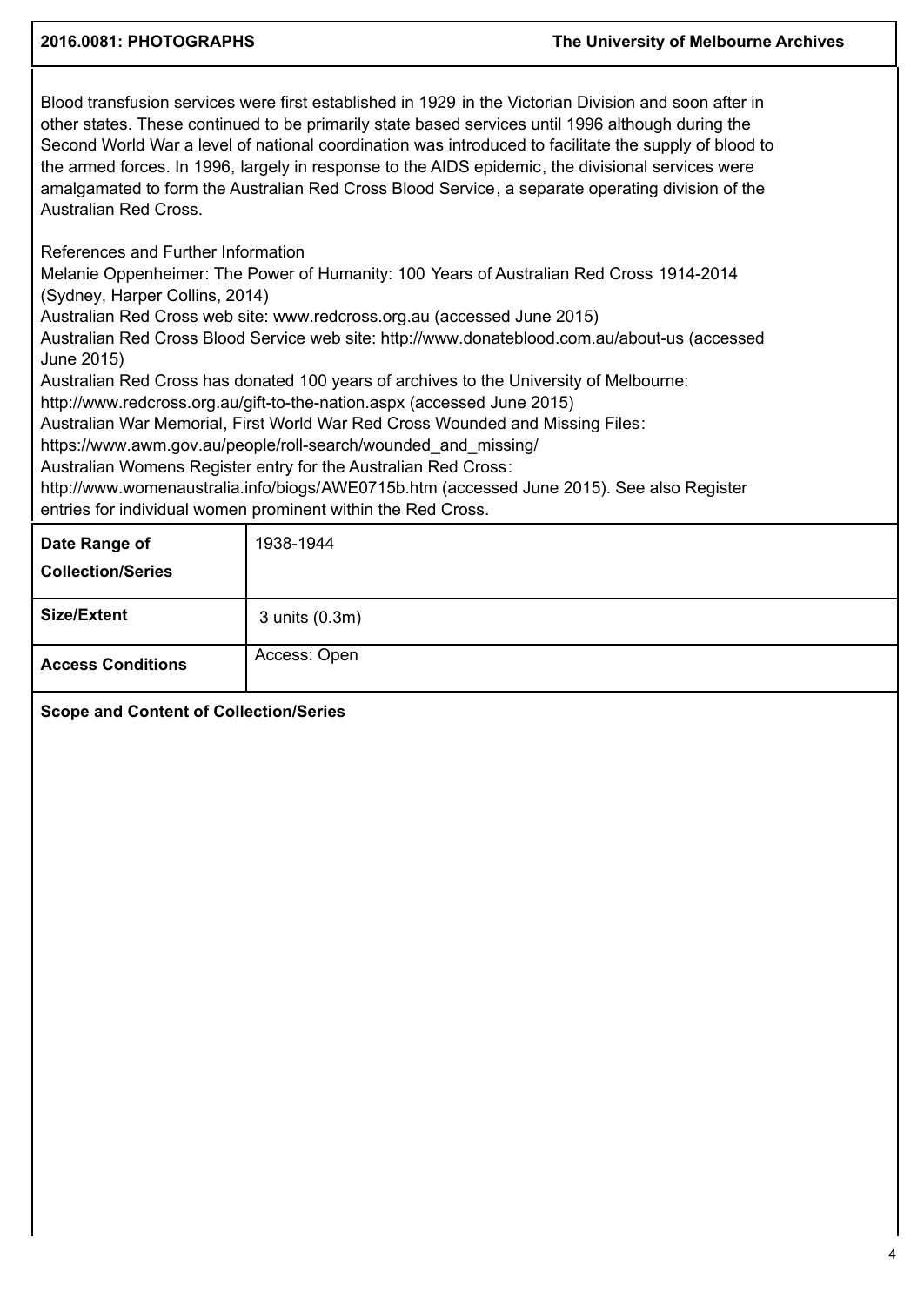Comprises 69 Glass Lantern Slides which are within three functional sets.

The first set (2016.0081.00001 2016.0081.00056) comprises 52 black & white slides used by the Red Cross for talks on activities in the war effort. Images of the activities including: Central Prisoner of War (POW) Agency, Switzerland; Red Cross staff using a Hollerith machine to calculate POWs; visits by International Red Cross Delegates to POWs camps to ensure conditions are met; packing medical supplies, Red Cross packing centres and warehouses, POWs receiving care packages. Activities within the camps: sport, music, peeling vegetables as well as labouring on road works. These photographs were compiled by the British Red Cross and St. John War Organisation and include a number of press sources photographs (see: 2016.0081.00056). Please note there are four slides missing from this set and are not held by UMA (2016.0081.00006; 2016.0081.00030 - 2016.0081.000032).

The second set (2016.0081.00057 2016.0081.00062) comprises 6 colour slides which were created by the Australian Red Cross Publicity Department for use in cinemas, with the aim of engaging the community about the need for membership, fundraising and blood donations.

The third set (2016.0081.00063 2016.0081.00073) comprises 11 colour slides with song lyrics of popular songs used in rehabilitation contexts post WW2. The lyrics of a chorus, or verse and chorus are typed; some of these slides are also illustrated.

Further photographic prints will be added to this series in the final transfer of records.

Researchers should note that under the Geneva Conventions Act 1957 protections govern the use of the Red Cross emblem. For further information see Archives staff.

| <b>Collection Category</b> | Community and Political, organisations |
|----------------------------|----------------------------------------|
| This document dated        | 5/05/2017                              |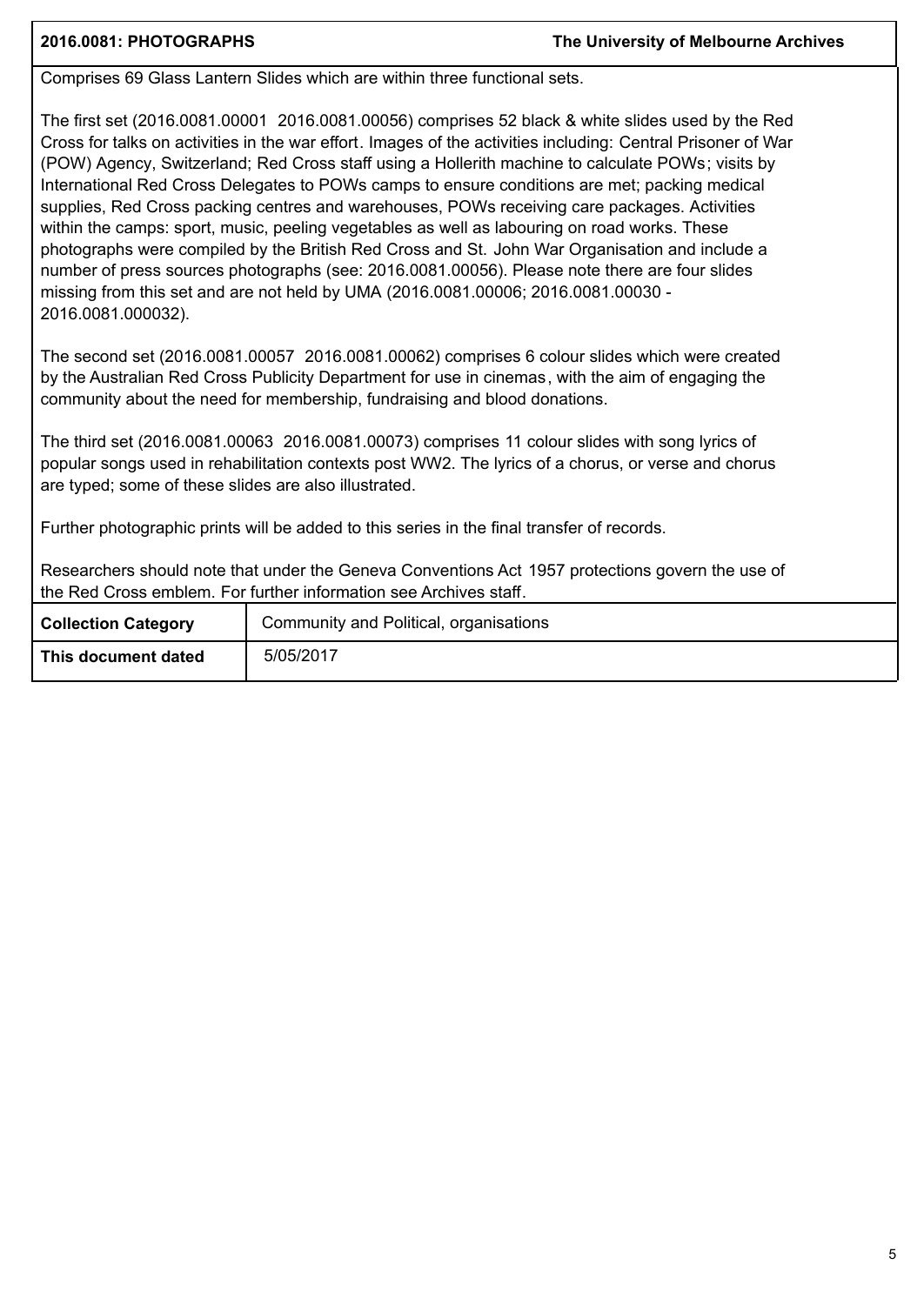|                                      | <b>Item Reference</b>              |                                                                                                                                          |                   |                                                                     |
|--------------------------------------|------------------------------------|------------------------------------------------------------------------------------------------------------------------------------------|-------------------|---------------------------------------------------------------------|
| Unit/Box                             | <b>Number</b>                      | <b>Title</b>                                                                                                                             | <b>Date Range</b> | <b>Description</b>                                                  |
| 2016.0081 Unit 1                     | 2016.0081.00001                    | Hotel de la Metropole, Geneva, Switzerland<br>Central Commision members. (Left to Right) FRÉDÉRIC BARBEY-ADOR                            | c.1940            | Previous ARC Control: AV1-01                                        |
|                                      |                                    | (membre du Comité international), MARGUERITE FRICK-CRAMER (membre du                                                                     |                   |                                                                     |
| 2016.0081 Unit 1                     | 2016.0081.00002                    | Comité international), LUCIE ODIER (membre du Comité international),<br>JACQUES CHENEVIERE (président de la Commission cent              | November 1939     | Previous ARC Control: AV1-02                                        |
|                                      |                                    | Office workers calculating POW capture cards using a Hollerith Machine, one of                                                           |                   |                                                                     |
| 2016.0081 Unit 1                     | 2016.0081.00003                    | six owned by the ICRC                                                                                                                    | c.1940            | Previous ARC Control: AV1-03                                        |
|                                      |                                    | Palais du Conseil Général, the Central Prisoners of War Agency, Geneva,                                                                  |                   | Previous ARC Control: AV1-04                                        |
| 2016.0081 Unit 1<br>2016.0081 Unit 1 | 2016.0081.00004<br>2016.0081.00005 | Switzerland<br>Filling out Red Cross Pro Forma from another information source                                                           | c.1940<br>c.1940  | Previous ARC Control: AV1-05                                        |
|                                      |                                    | Prisoners of war camp: Stalag VIII B, Lamsdorf/Mechtal. Visit of the delegate                                                            |                   |                                                                     |
| 2016.0081 Unit 1                     | 2016.0081.00007                    | ICRC Dr. Descoeudres.                                                                                                                    | 9 August 1940     | Previous ARC Control: AV1-07                                        |
| 2016.0081 Unit 1                     | 2016.0081.00008                    | Prisoners of War camp (for Italians): N° 306 "Middle East". ICRC delegate<br>talking to a prisoner. Geneiffa, Egypt                      | 8 October 1941    | Previous ARC Control: AV1-08                                        |
|                                      |                                    |                                                                                                                                          |                   |                                                                     |
| 2016.0081 Unit 1                     | 2016.0081.00009                    | Prisoners of war camp: Stalag XXI B/Z. Sick Bay. Skoki (Shokken), Poland                                                                 | 30 July 1940      | Previous ARC Control: AV1-09                                        |
| 2016.0081 Unit 1                     | 2016.0081.00010                    | Prisoners of war camp: Stalag XXI D. Dentist with patient. Posen, Poland                                                                 | 31 March 1941     | Previous ARC Control: AV1-10                                        |
| 2016.0081 Unit 1                     | 2016.0081.00011                    | Reviewing patient xtrays doctor, ICRC delegate and German officers                                                                       | c.1940            | Previous ARC Control: AV1-11                                        |
| 2016.0081 Unit 1                     | 2016.0081.00012                    | Unidentified prisoners of war camp: Group of men walking in the snow                                                                     | c.1940            | Previous ARC Control: AV1-12                                        |
| 2016.0081 Unit 1                     | 2016.0081.00013                    | Unidentified prisoners of war camp: Group of men eating ice-cream.                                                                       | c.1940            | Previous ARC Control: AV1-13                                        |
| 2016.0081 Unit 1                     | 2016.0081.00014                    | Prisoners of war camp: Oflag IX A. Night call up in the castle yard.<br>Rotenburg/Fulda, Germany                                         | 6 August 1940     | Previous ARC Control: AV1-14                                        |
| 2016.0081 Unit 1                     | 2016.0081.00015                    | Unidentified prisoners of war camp                                                                                                       | c.1940            | Previous ARC Control: AV1-15                                        |
|                                      |                                    | Prisoners of war camp: Stalag XXI B. View of the camp yard with English                                                                  |                   |                                                                     |
| 2016.0081 Unit 1                     | 2016.0081.00016                    | prisoners of war. Schubin (Szubin), Poland<br>Prisoners of war camp: Stalag XX A. Visit of the delegate ICRC Dr.                         | 31 July 1940      | Previous ARC Control: AV1-16                                        |
| 2016.0081 Unit 1                     | 2016.0081.00017                    | Descoeudres. Thorn, Poland                                                                                                               | 1 August 1940     | Previous ARC Control: AV1-17                                        |
|                                      |                                    | Unidentified prisoners of war camp: Group of men with stacked Red Cross care                                                             |                   |                                                                     |
| 2016.0081 Unit 1<br>2016.0081 Unit 1 | 2016.0081.00018<br>2016.0081.00019 | packages<br>Unidentified prisoners of war camp                                                                                           | c.1940<br>c.1940  | Previous ARC Control: AV1-18<br>Previous ARC Control: AV1-19        |
| 2016.0081 Unit 1                     | 2016.0081.00020                    | Unidentified prisoners of war camp                                                                                                       | c.1940            | Previous ARC Control: AV1-20                                        |
|                                      |                                    |                                                                                                                                          |                   | Previous ARC Control: AV1-21                                        |
| 2016.0081 Unit 1                     | 2016.0081.00021                    | Unidentified prisoners of war camp: Group of men many in shorts and carrying<br>towels being escorted by german officers                 | c.1940            | Compare 2016.0081.00021 with<br>2016.0081.00048                     |
|                                      |                                    | Postcard image of sanitorium for mentally and physically disabled persons.                                                               |                   |                                                                     |
|                                      |                                    | Used during WW1 as civil internee camp. Liebenau, Germany                                                                                |                   | Previous ARC Control: AV1-22                                        |
| 2016.0081 Unit 1                     | 2016.0081.00022                    |                                                                                                                                          | c.1940            | See also 2016.0081.00048                                            |
| 2016.0081 Unit 1                     | 2016.0081.00023                    | Civil internees with Red Cross care packages. Sanitorium Liebenau, Germany                                                               | c.1940            | Previous ARC Control: AV1-23                                        |
| 2016.0081 Unit 1                     | 2016.0081.00024                    | Unidentified prisoners of war camp                                                                                                       | c.1940            | Previous ARC Control: AV1-24                                        |
| 2016.0081 Unit 1                     | 2016.0081.00025                    | Unidentified prisoners of war camp: men walking in formation                                                                             | c.1940            | Previous ARC Control: AV1-25                                        |
| 2016.0081 Unit 1                     | 2016.0081.00026                    | Unidentified prisoners of war camp: dormitory interior<br>H.M. Queen Elizabeth I (1900-2002) president of British Red Cross visits a Red | c.1940            | Previous ARC Control: AV1-26                                        |
| 2016.0081 Unit 1                     | 2016.0081.00027                    | Cross care package centre                                                                                                                | c.1940            | Previous ARC Control: AV1-27                                        |
| 2016.0081 Unit 1                     | 2016.0081.00028                    | Red Cross warehouse, inspecting of tinned foods                                                                                          | c.1940            | Previous ARC Control: AV1-28                                        |
| 2016.0081 Unit 1                     | 2016.0081.00029                    | Red Cross workers wrapping clothes parcels                                                                                               | c.1940            | Previous ARC Control: AV1-29                                        |
| 2016.0081 Unit 1<br>2016.0081 Unit 1 | 2016.0081.00033<br>2016.0081.00034 | Boxes in a warehouse with cloth covers with Red Cross emblem<br>Delivery of boxes from a truck [English Registration Plate AXX 943]      | c.1940<br>c.1940  | Previous ARC Control: AV1-33<br>Previous ARC Control: AV1-34        |
|                                      |                                    | Red Cross International S.S. "Ambriz", carrying the supplies between Lisbon and                                                          |                   |                                                                     |
| 2016.0081 Unit 1                     | 2016.0081.00035                    | <b>Marseilles</b>                                                                                                                        | c.1940            | Previous ARC Control: AV1-35                                        |
| 2016.0081 Unit 1                     | 2016.0081.00036                    | Red Cross International S.S. "Ambriz", carrying the supplies between Lisbon and<br><b>Marseilles</b>                                     | c.1940            | Previous ARC Control: AV1-36                                        |
|                                      |                                    | Red Cross International S.S. "Caritas I" loading parcels in Philadelphia, America                                                        |                   |                                                                     |
| 2016.0081 Unit 1                     | 2016.0081.00037                    | for European relief                                                                                                                      | 1942              | Previous ARC Control: AV1-37                                        |
| 2016.0081 Unit 1                     | 2016.0081.00038                    | Men using machinery to assist in the stacking Red Cross parcels in a barn                                                                | c.1940            | Previous ARC Control: AV1-38                                        |
| 2016.0081 Unit 1                     | 2016.0081.00039                    | Men carrying Red Cross parcels in single file                                                                                            | c.1940            | Previous ARC Control: AV1-39                                        |
| 2016.0081 Unit 1                     | 2016.0081.00040                    | Pharmaceutical deposit. Sending aid to Finland. Geneva, Switzerland                                                                      | 1940              | Previous ARC Control: AV1-40                                        |
| 2016.0081 Unit 1                     | 2016.0081.00041                    | Prisoners of war camp: Stalag XX A. English Red Cross parcels being received<br>and unloaded. Thorn, Germany                             | c.1940            | Previous ARC Control: AV1-41                                        |
|                                      |                                    | Prisoner of War Camp: British officers at Oflag camp [unidentified] gathererd                                                            |                   |                                                                     |
| 2016.0081 Unit 1                     | 2016.0081.00042                    | around a trolley of Red Cross parcels                                                                                                    |                   | 17 September 1941 Previous ARC Control: AV1-42                      |
| 2016.0081 Unit 1<br>2016.0081 Unit 1 | 2016.0081.00043<br>2016.0081.00044 | Packing books for POWs St. John and Red Cross labels<br>Using a mimeograph printing machine in a library                                 | c.1940            | c.1940 Previous ARC Control: AV1-43<br>Previous ARC Control: AV1-44 |
|                                      |                                    | Unidentified prisoners of war camp: Boxing match watched on by large crowd of                                                            |                   |                                                                     |
| 2016.0081 Unit 1                     | 2016.0081.00045                    | men                                                                                                                                      | c.1940            | Previous ARC Control: AV1-45                                        |
| 2016.0081 Unit 1                     | 2016.0081.00046                    | Unidentified prisoners of war camp: Practing gymnastics/circus skills watched on<br>by crowd of men                                      | c.1940            | Previous ARC Control: AV1-46                                        |
| 2016.0081 Unit 1                     | 2016.0081.00047                    | Unidentified prisoners of war camp: Playing table tennis                                                                                 | c.1940            | Previous ARC Control: AV1-47                                        |
|                                      |                                    |                                                                                                                                          |                   | Previous ARC Control: AV1-48                                        |
| 2016.0081 Unit 1                     | 2016.0081.00048                    | Unidentified prisoners of war camp: Group of men swimming & diving                                                                       | c.1940            | Compare 2016.0081.00048 with<br>2016.0081.00021                     |
|                                      |                                    | Stalag VIII B, prisoners of war camp. Dance course in front of the hut. Lamsdorf,                                                        |                   |                                                                     |
| 2016.0081 Unit 1                     | 2016.0081.00049                    | Poland                                                                                                                                   | 9 August 1940     | Previous ARC Control: AV1-49                                        |
| 2016.0081 Unit 1                     | 2016.0081.00050                    | Unidentified prisoners of war camp: Portrait of band members with their<br>instruments                                                   | c.1940            | Previous ARC Control: AV1-50                                        |
|                                      |                                    |                                                                                                                                          |                   |                                                                     |
| 2016.0081 Unit 1                     | 2016.0081.00051                    | Stalag IX C, English prisoners of war camp. Building works. Bad Sulza, Germany                                                           | 07 August 1940    | Previous ARC Control: AV1-51                                        |
| 2016.0081 Unit 1                     | 2016.0081.00052                    | Stalag XX A, prisoners of war camp. Peeling vegetables. Visit of the delegate<br>ICRC Dr. Descoeudres. Thorn, Poland                     | 1 August 1940     | Previous ARC Control: AV1-52                                        |
|                                      |                                    | Display of items for POW parcels: Includes medical supplies, clothes, reading                                                            |                   |                                                                     |
| 2016.0081 Unit 1                     | 2016.0081.00053                    | material, games and a watch                                                                                                              | c.1940            | Previous ARC Control: AV1-53                                        |
| 2016.0081 Unit 1                     | 2016.0081.00054                    | Unidentified prisoners of war camp: Medical dispensary with supplies                                                                     | c.1940            | Previous ARC Control: AV1-54                                        |
| 2016.0081 Unit 1                     | 2016.0081.00055                    | Letter of thanks from British POW to Red Cross for parcels                                                                               | c.1940            | Previous ARC Control: AV1-55                                        |